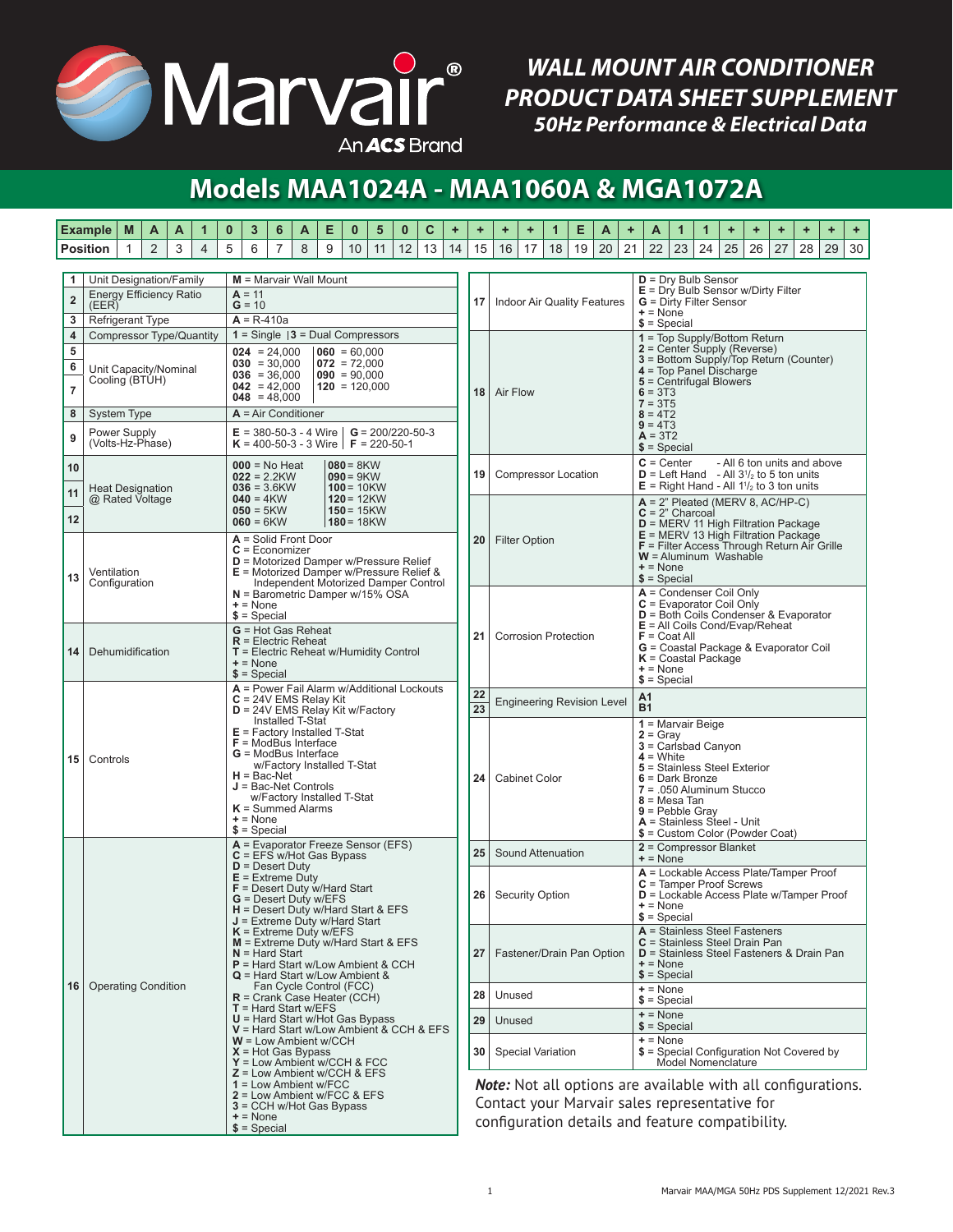### **Marvair High Efficiency Wall Mount Air Conditioners Performance Data**

## **Efficiency and Capacity Ratings for Air Conditioners with Single Stage Compressor**

| <b>Model Number</b>                | <b>MAA1024A</b> | <b>MAA1030A</b> | <b>MAA1036A</b> | <b>MAA1042A</b> | <b>MAA1048A</b> | <b>MAA1060A</b> |        | MGA1072A   MGA3090A   MGA3120A |         |
|------------------------------------|-----------------|-----------------|-----------------|-----------------|-----------------|-----------------|--------|--------------------------------|---------|
| <b>Cooling BTUH1</b>               | 24,000          | 29.000          | 35.000          | 41.000          | 45.000          | 54.600          | 70.000 | 89.000                         | 120,000 |
| EER <sup>2</sup>                   | 11.00           | 11.00           | 11.00           | 11.50           | 11.00           | 11.00           | 10.00  | 10.00                          | 10.00   |
| Rated Air Flow (CFM <sup>3</sup> ) | 850             | 1.070           | .200            | 1.250           | .400            | 1.750           | .925   | 3.500                          | 4.000   |
|                                    |                 |                 |                 |                 |                 |                 |        |                                |         |

<sup>1</sup>Cooling rated at 95°F (35°C) outdoor and 80°F DB/67° WB (26.5°C DB/19.5°C WB) return air <sup>2</sup> <sup>2</sup>EER=Energy Efficiency Ratio CFM=Cubic Feet per Minute Ratings are with no outside air. Performance will be affected by altitude.

Ratings are at 230 volts for 208/230 volt units ("A" & "C" models) and 460 volts for "D" models. Operation of units at a different voltage from that of the rating point will affect performance and air flow.

#### **Electrical Characteristics - Compressor, Fan & Blower Motors**

| <b>BASIC</b>                       |                                      | <b>COMPRESSOR</b> |                         |                                   | <b>OUTDOOR FAN MOTOR</b> | <b>INDOOR BLOWER MOTOR</b> |                  |  |  |  |
|------------------------------------|--------------------------------------|-------------------|-------------------------|-----------------------------------|--------------------------|----------------------------|------------------|--|--|--|
| <b>MODEL</b>                       | <b>VOLTS-HZ-PH</b>                   | RLA <sup>1</sup>  | LRA <sup>2</sup>        | HP <sup>3</sup>                   | FLA <sup>4</sup>         | HP <sup>3</sup>            | FLA <sup>4</sup> |  |  |  |
| <b>MAA1024AE</b>                   | 380/420-50-3                         | 4.0               | 38.0                    | 1/3                               | 3.5                      | 1/2                        | 2.8              |  |  |  |
| <b>MAA1030AE</b>                   | 380/420-50-3                         | 5.4               | 38.0                    | 1/3                               | 3.5                      | 1/2                        | 4.3              |  |  |  |
| <b>MAA1036AE</b>                   | 380/420-50-3                         | 5.6               | 36.0                    | 1/3                               | 3.5                      | 1/2                        | 4.3              |  |  |  |
| <b>MAA1042AE</b>                   | 380/420-50-3                         | 6.0               | 43.0                    | 1/2                               | 5.3                      | 1/2                        | 4.3              |  |  |  |
| <b>MAA1048AE</b>                   | 380/420-50-3                         | 6.1               | 43.0                    | 1/2                               | 5.3                      | 3/4                        | 6.8              |  |  |  |
| <b>MAA1060AE</b>                   | 380/420-50-3                         | 8.5               | 66.0                    | 1/2                               | 5.3                      | 3/4                        | 6.8              |  |  |  |
| <b>MGA1072AE</b>                   | 380/420-50-3                         | 10.6              | 74.0                    | 1/2                               | 2.4                      | 1/2                        | 3.0              |  |  |  |
| <b>MGA3090AE/K</b>                 | 380-50-3                             | 6.1(12.20)        | 43.00                   | 1/3                               | 2.7(5.40)                | 1.0                        | 3.3              |  |  |  |
| MGA3120AE/K "A1"                   | 380-3-50                             | 13.7(27.4)        | 52.0                    | $\overline{4}$                    | 9.4                      | 4.0                        | 5.2              |  |  |  |
| <b>MGA3120AE/K "B1"</b>            | 380-50-3                             | 7.8(15.60)        | 52.00                   | 3/4                               | 6.3(12.60)               | 2.0                        | 6.7              |  |  |  |
| <b>MGA3090AF</b>                   | 220-50-1                             | 15.9 (31.80)      | 98.00                   | 1/3                               | 2.7(5.40)                | 1.0                        | 3.3              |  |  |  |
| <b>MGA3120AF "B1"</b>              | 220-50-1                             | 20.2 (40.40)      | 128.00                  | 3/4                               | 6.3(12.60)               | 2.0                        | 6.7              |  |  |  |
| <b>MAA1024AG</b>                   | 200/220 50-3                         | 8.2               | 59.0                    | 1/3                               | 3.5                      | 1/2                        | 2.8              |  |  |  |
| <b>MAA1030AG</b>                   | 200/220 50-3                         | 9.3               | 78.0                    | 1/3                               | 3.5                      | 1/2                        | 4.3              |  |  |  |
| <b>MAA1036AG</b>                   | 200/220 50-3                         | 10.5              | 80.0                    | 1/3                               | 3.5                      | 1/2                        | 4.3              |  |  |  |
| <b>MAA1042AG</b>                   | 200/220 50-3                         | 13.4              | 80.7                    | 1/2                               | 5.3                      | 1/2                        | 4.3              |  |  |  |
| <b>MAA1048AG</b>                   | 200/220 50-3                         | 14.0              | 80.7                    | 1/2                               | 5.3                      | 3/4                        | 6.8              |  |  |  |
| <b>MAA1060AG</b>                   | 200/220 50-3                         | 15.3              | 110.0                   | 1/2                               | 5.3                      | 3/4                        | 6.8              |  |  |  |
| <b>MGA1072AG</b>                   | 200/220 50-3                         | 22.4              | 149.0                   | 1/2                               | 2.4                      | 1/2                        | 3.0              |  |  |  |
| <b>MGA3090AG</b>                   | 220-50-3                             | 14 (28)           | 80.7                    | 1/3                               | 2.3(4.6)                 | 1.0                        | 3.3              |  |  |  |
| <b>MGA3120AG "A1"</b>              | 220-50-3                             | 15.6(31.2)        | 110.0                   | $\overline{4}$                    | 9.4                      | 4.0                        | 5.2              |  |  |  |
| <b>MGA3120AG "B1"</b>              | 220-50-3                             | 15.6(31.2)        | 110.0                   | 3/4                               | 5.2(10.4)                | 4.0                        | 5.2              |  |  |  |
| <sup>1</sup> RLA = Rated Load Amps | <sup>2</sup> LRA = Locked Rotor Amps |                   | ${}^{3}HP =$ Horsepower | <sup>4</sup> FLA = Full Load Amps |                          |                            |                  |  |  |  |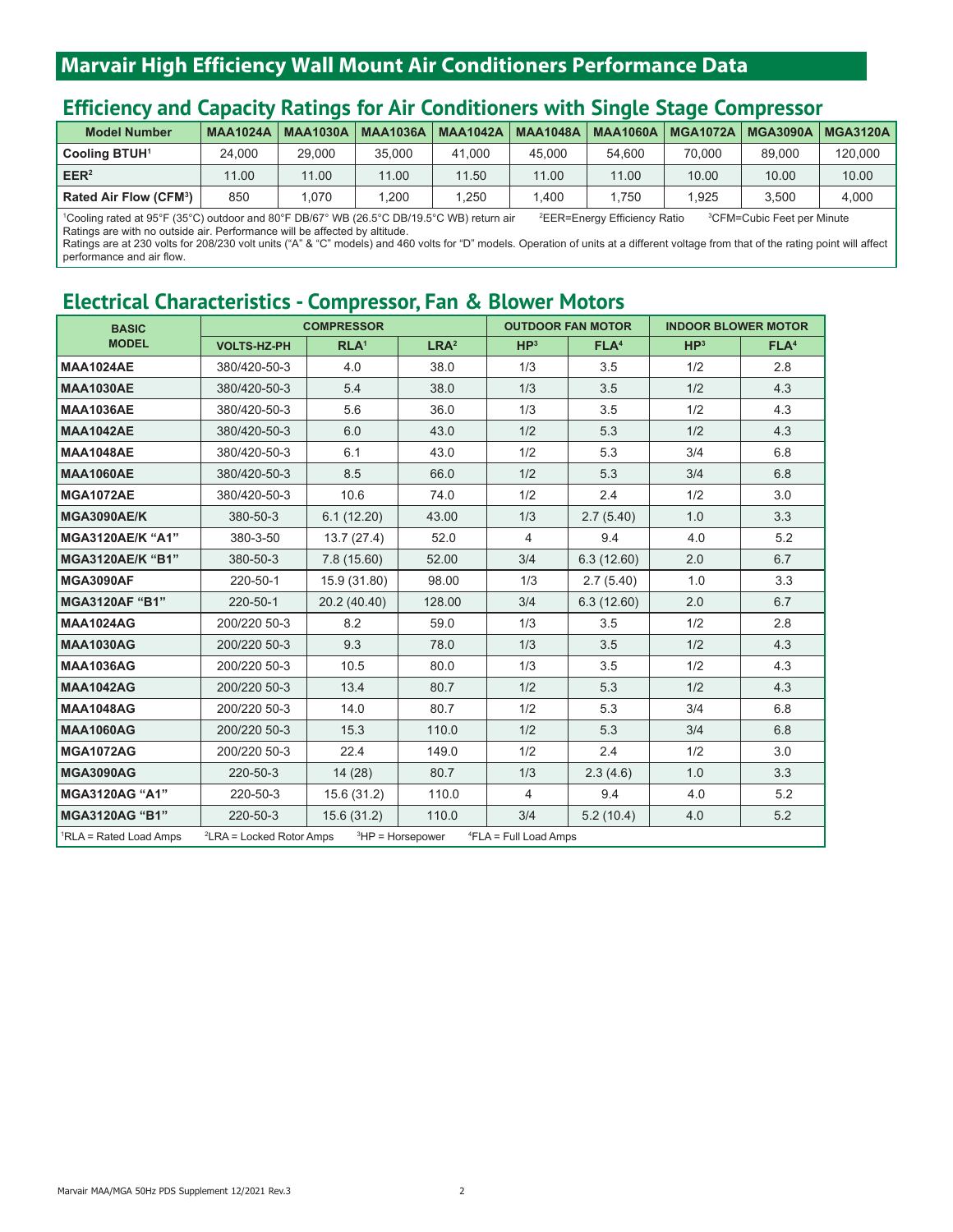### **Summary Electrical Ratings (Wire and Circuit Breaker Sizing) -**

*Air Conditioners with Single stage Compressors & Ventilation Configurations: Manual Damper, up to 15% Outside Air ("N") Economizer, Outside Air with Pressure Relief ("C") Motorized Damper, up to 450 CFM of Outside Air with Pressure Relief ("D") Manual Damper, up to 450 CFM of Outside Air ("Y") Manual Damper, up to 15% Outside Air with Pressure Relief ("Z")*

| <b>ELECTRIC HEAT</b>    | $000 = None$       |                  | $050 = 5$ kw         |                      |                  | $060 = 6$ kw     | $090 = 9$ kw         |                  |                      | $120 = 12$ kw    | $150 = 15$ kw        |                  |                      |
|-------------------------|--------------------|------------------|----------------------|----------------------|------------------|------------------|----------------------|------------------|----------------------|------------------|----------------------|------------------|----------------------|
| <b>BASIC</b>            |                    |                  | S P P E <sup>3</sup> | S P P E <sup>3</sup> |                  |                  | S P P E <sup>3</sup> |                  | S P P E <sup>3</sup> |                  | S P P E <sup>3</sup> |                  | S P P E <sup>3</sup> |
| <b>MODEL</b>            | <b>VOLTS-HZ-PH</b> | MCA <sup>1</sup> | MFS <sup>2</sup>     | MCA <sup>1</sup>     | MFS <sup>2</sup> | MCA <sup>1</sup> | MFS <sup>2</sup>     | MCA <sup>1</sup> | MFS <sup>2</sup>     | MCA <sup>1</sup> | MFS <sup>2</sup>     | MCA <sup>1</sup> | MFS <sup>2</sup>     |
| <b>MAA1024AE</b>        | 380/420-50-3       | 8.15             | 15                   |                      |                  | 10.40            | 15                   | 14.90            | 15                   | 19.40            | 20                   | 23.90            | 25                   |
| <b>MAA1030AE</b>        | 380/420-50-3       | 10.65            | 15                   |                      |                  | 11.20            | 15                   | 15.70            | 20                   | 20.20            | 25                   | 24.70            | 25                   |
| <b>MAA1036AE</b>        | 380/420-50-3       | 10.90            | 15                   |                      |                  | 11.20            | 15                   | 15.70            | 20                   | 20.20            | 25                   | 24.70            | 25                   |
| <b>MAA1042AE</b>        | 380/420-50-3       | 12.30            | 15                   |                      |                  | 13.30            | 15                   | 15.70            | 20                   | 20.20            | 25                   | 24.70            | 25                   |
| <b>MAA1048AE</b>        | 380/420-50-3       | 13.68            | 15                   |                      |                  | 13.80            | 15                   | 16.90            | 20                   | 21.40            | 25                   | 25.90            | 30                   |
| <b>MAA1060AE</b>        | 380/420-50-3       | 16.68            | 25                   |                      |                  | 16.70            | 25                   | 16.90            | 25                   | 21.40            | 25                   | 25.90            | 30                   |
| <b>MGA1072AE</b>        | 380/420-50-3       | 15.95            | 25                   |                      |                  | 16.00            | 25                   | 16.00            | 25                   | 19.50            | 25                   | 24.00            | 25                   |
| <b>MGA3090AE/K</b>      | 380-50-3           | 24.0             | 25                   | 24.0                 | 25               |                  |                      | 24.0             | 25                   |                  |                      | 24.0             | 25                   |
| <b>MGA3120AE/K "A1"</b> | 380-50-3           | 27.7             | 30                   | 27.7                 | 30               |                  |                      | 27.7             | 30                   |                  |                      | 27.7             | 30                   |
| <b>MGA3120AE/K "B1"</b> | 380-50-3           | 37.3             | 40                   | 37.3                 | 40               |                  |                      | 37.3             | 40                   |                  |                      | 37.3             | 40                   |
| <b>MGA3090AF</b>        | 220-50-1           | 48.5             | 60                   | 48.5                 | 60               |                  |                      | 48.5             | 60                   |                  |                      | 60.6             | 70                   |
| <b>MGA3120AF "B1"</b>   | 220-50-1           | 69.8             | 80                   | 69.8                 | 80               |                  |                      | 69.8             | 80                   |                  |                      | 69.8             | 80                   |
| <b>MAA1024AG</b>        | 200/220 50-3       | 16.55            | 25                   |                      |                  | 20.80            | 25                   | 30.00            | 35                   | 38.90            | 40                   |                  |                      |
| <b>MAA1030AG</b>        | 200/220 50-3       | 19.43            | 25                   |                      |                  | 22.30            | 25                   | 31.40            | 35                   | 40.40            | 45                   | 49.40            | 50                   |
| <b>MAA1036AG</b>        | 200/220 50-3       | 20.93            | 30                   |                      |                  | 22.30            | 30                   | 31.40            | 35                   | 40.40            | 45                   | 49.40            | 50                   |
| <b>MAA1042AG</b>        | 200/220 50-3       | 26.35            | 40                   |                      |                  | 22.30            | 40                   | 31.40            | 40                   | 40.40            | 45                   | 49.40            | 50                   |
| <b>MAA1048AG</b>        | 200/220 50-3       | 29.60            | 40                   |                      |                  | 24.80            | 40                   | 33.90            | 40                   | 42.90            | 45                   | 51.90            | 60                   |
| <b>MAA1060AG</b>        | 200/220 50-3       | 31.23            | 45                   |                      |                  | 24.80            | 45                   | 33.90            | 45                   | 42.90            | 45                   | 51.90            | 60                   |
| <b>MGA1072AG</b>        | 200/220 50-3       | 33.4             | 50                   |                      |                  | 33.40            | 50                   | 33.40            | 50                   | 39.10            | 50                   | 48.10            | 50                   |
| <b>MGA3090AG</b>        | 220-50-3           | 42.1             | 50                   | 42.1                 | 50               |                  |                      | 42.1             | 50                   |                  |                      | 44.1             | 50                   |
| <b>MGA3120AG "A1"</b>   | 220-50-3           | 55.5             | 60                   | 55.5                 | 60               |                  |                      | 55.5             | 60                   |                  |                      | 55.5             | 60                   |
| <b>MGA3120AG "B1"</b>   | 220-50-3           | 58.1             | 60                   | 58.1                 | 60               |                  |                      | 58.1             | 60                   |                  |                      | 58.1             | 60                   |

1MCA = Minimum Circuit Ampacity (Wiring Size Amps) 2MFS = Maximum Fuse or HACR Breaker Size 3SPPE = Single Point Power Entry MCA & MFS are calculated at 230 volts on the ACA & ACC models. The 460 volts ACD models are calculated at 460 volts. This chart should only be used as a guideline for estimating conductor size and overcurrent protection. For the requirements of specific units, always refer to the data label on the unit.